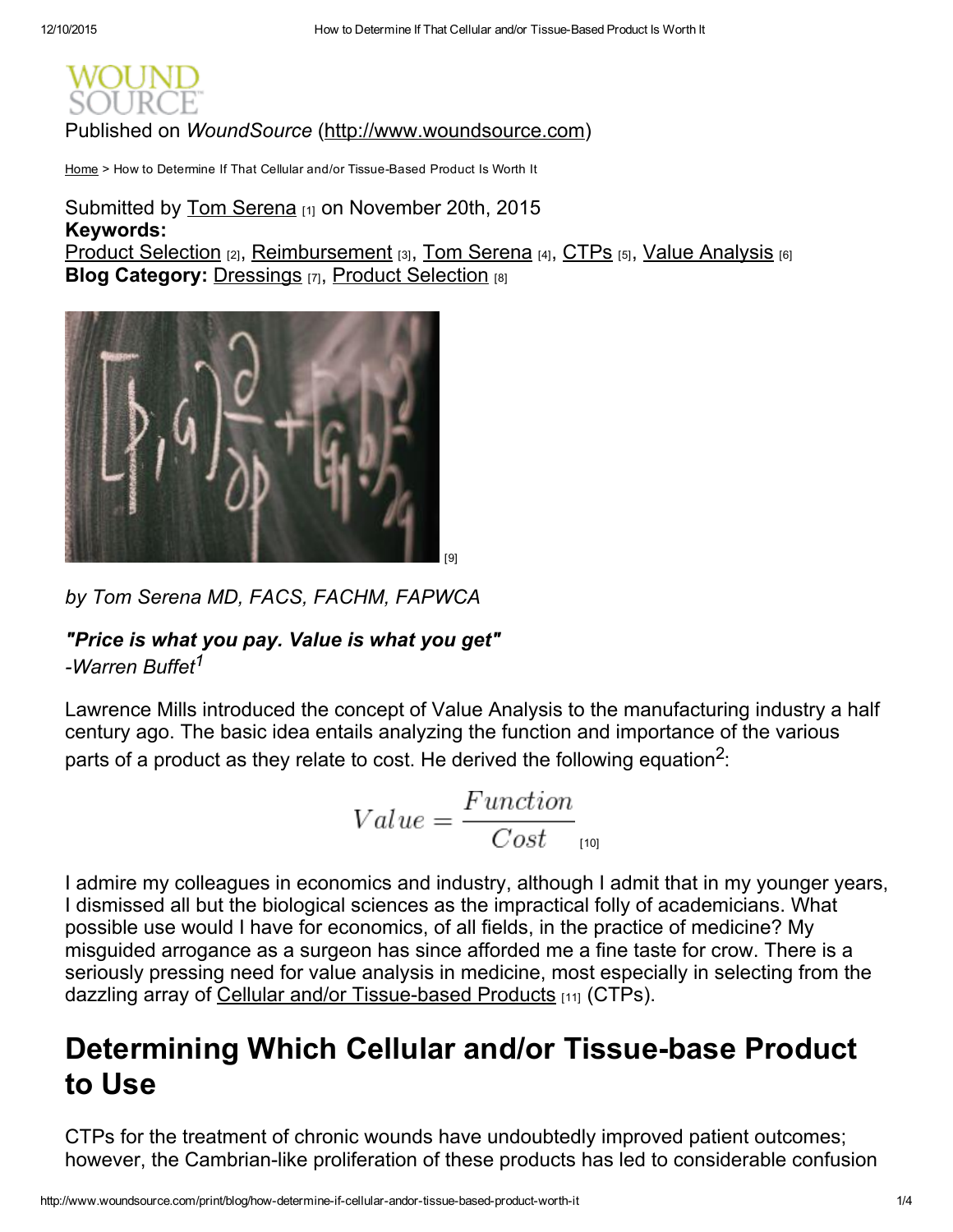as to which to choose for a particular patient or wound type. I reckon from my last count that there are more than 70 CTPs approved for use through a variety circuitous FDA pathways. Daily, I face the question from my fellow woundologists: which product should I use? Of greater concern is that many of us are victims of our last success. CTP "X" worked recently on a difficult patient; therefore, I am prone to using it on the next 10 patients, often times forgetting my own admonition to practice evidence-based, fiscally responsible medicine. I believe this conundrum can be resolved through a value analysis process uniquely adapted for our discipline.

I have humbly defined "value" (in deference to my economic colleagues with far greater skill) in the wound care marketplace as the strength of the clinical evidence multiplied by a constant plus a factor to account for the number of grafts required plus product reimbursement.

$$
CTPValue = (E * S) + R + (2 - A)_{[12]}
$$

First of all, products with randomized, controlled trials (RCT) will be highly favored in this formula. This narrows the field substantially from 70 products to 8 that have RCT evidence. Clinical evidence (CE) is evaluated using a scale ranging from  $-2$  to  $+3$ ,

### Calculating Clinical Evidence Score (E):

- -2: Mechanism-based reasoning
- -1: Case-series, case-control studies, or historically controlled studies
- 0: Non-randomized controlled cohort/follow-up study
- +1: Randomized trial single
- +2: Randomized trial(s) and comparative effectiveness trial
- +3: Systematic review of randomized trials

The CE score is then multiplied by a constant in order to give greater weight to clinical evidence over reimbursement. I have called this the "Serena Constant" (S). It is completely arbitrary; therefore, if anyone is to take the blame for determining its value it is me. Reimbursement is the cost of the product minus its average blended net payment. Medicare's introduction of the high and low bundles has made this process much simpler. A score is given to the reimbursement and it is inserted into the equation. We have proposed the following scale for reimbursement,

### Calculating Reimbursement Score (R):

The facility profits from the product: +1 The product is budget neutral: 0 The facility does not profit from the product: -1

Finally the number of graft applications required  $(A)$  to achieve closure will also be taken into consideration in this formula.

The calculation of CTP Value can be performed per wound type. Potentially it could be performed for each individual facility and clinician as well.

For example, CTP "Y" has an RCT demonstrating efficacy in the treatment of diabetic foot ulcers. It has a single RCT giving it a CE score of +1. This is then multiplied by the S constant of 3. CTP "Y" is in the high bundle and the cost of a 1.5 x 1.5 sheet is \$800. The reimbursement is \$1407 netting a profit to the center of \$607. The reimbursement score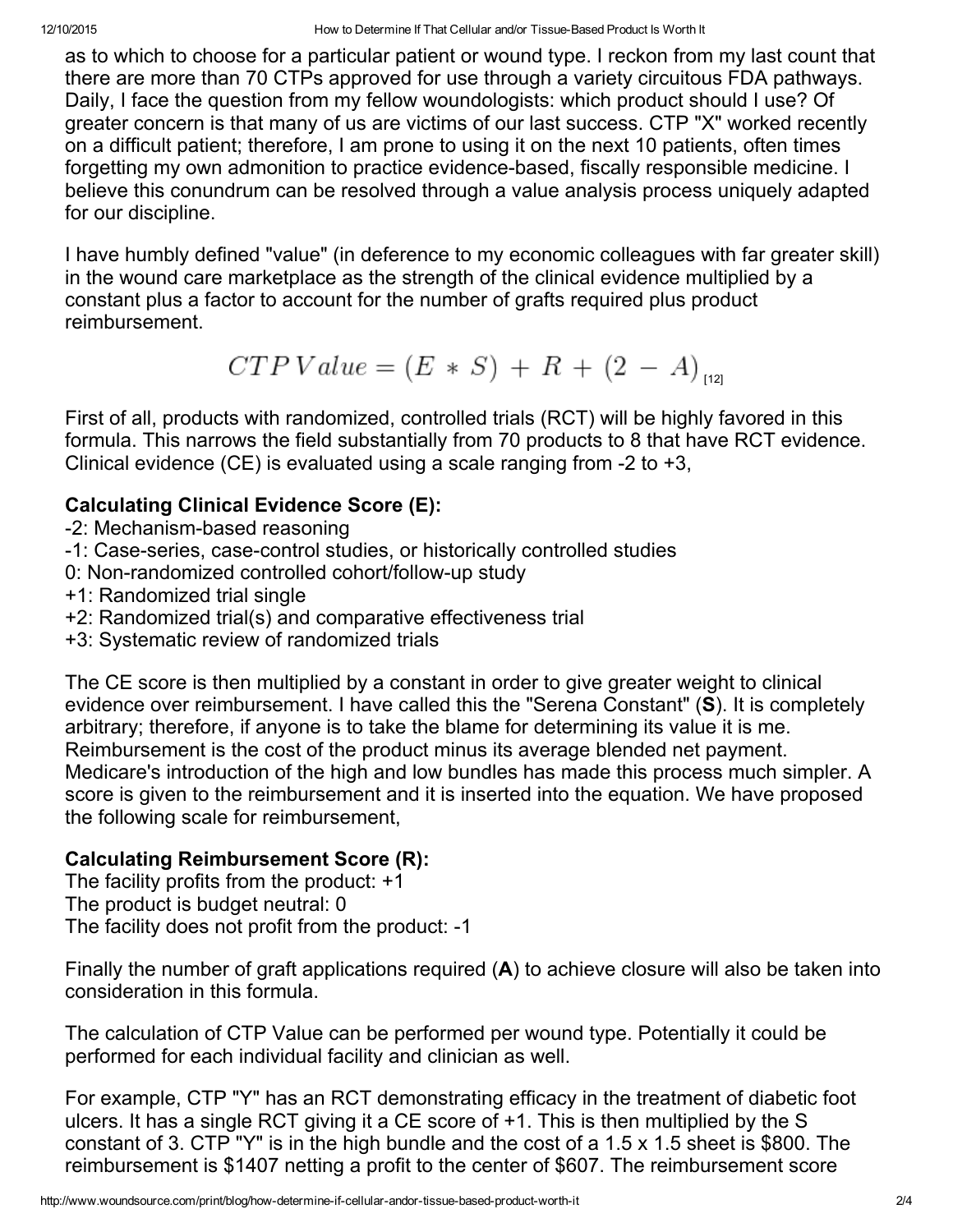would be +1. Finally, CTP "Y" requires an average of 2.5 applications to achieve complete closure.

 $CTP Value = (1 * 3) + (1) + (2 - 2.5) = 3.5$ <sub>[13]</sub>

A total score of +3.5 would suggest that CTP "Y" should result in a good evidenced-based clinical outcome in a fiscally responsible manner. In addition, CTP "Y" could now be compared to all of the other CTPs allowing physicians to choose the best product for his or her patient.

# A Call for Wound Care Community Input

The final step is to publish the results annually for all of the CTPs. This formula is a first draft. I would invite my fellow clinicians or industry partners interested in this venture to join me. Please e-mail me at [serena@serenagroups.com](mailto:serena@serenagroups.com)  $141$ .

### *References:*

1. Warren Buffet. 1930. American Investment Entrepreneur

2. Adapted by Kenneth Crow DRM Associates. Value analysis and function analysis system technique. Accessed at http://www.npd-solutions.com/va.htm  $_{[15]}$  10/15/2015.

### About The Author

Dr. Thomas Serena has published more than 75 peer-reviewed papers and has made in excess of 200 presentations worldwide. He has been elected to the Board of Directors of both The Wound Healing Society and the American College of Hyperbaric Medicine (ACHM), the leading academic society in the field of Hyperbaric Medicine. In 2014 Dr. Serena was elected president of the American Professional Wound Care Association (APWCA). Dr. Serena has opened and operates Wound Care and hyperbaric oxygen treatment clinics across the United States.

*The views and opinions expressed in this blog are solely those of the author, and do not represent the views of WoundSource, Kestrel Health Information, Inc., its affiliates, or subsidiary companies.*